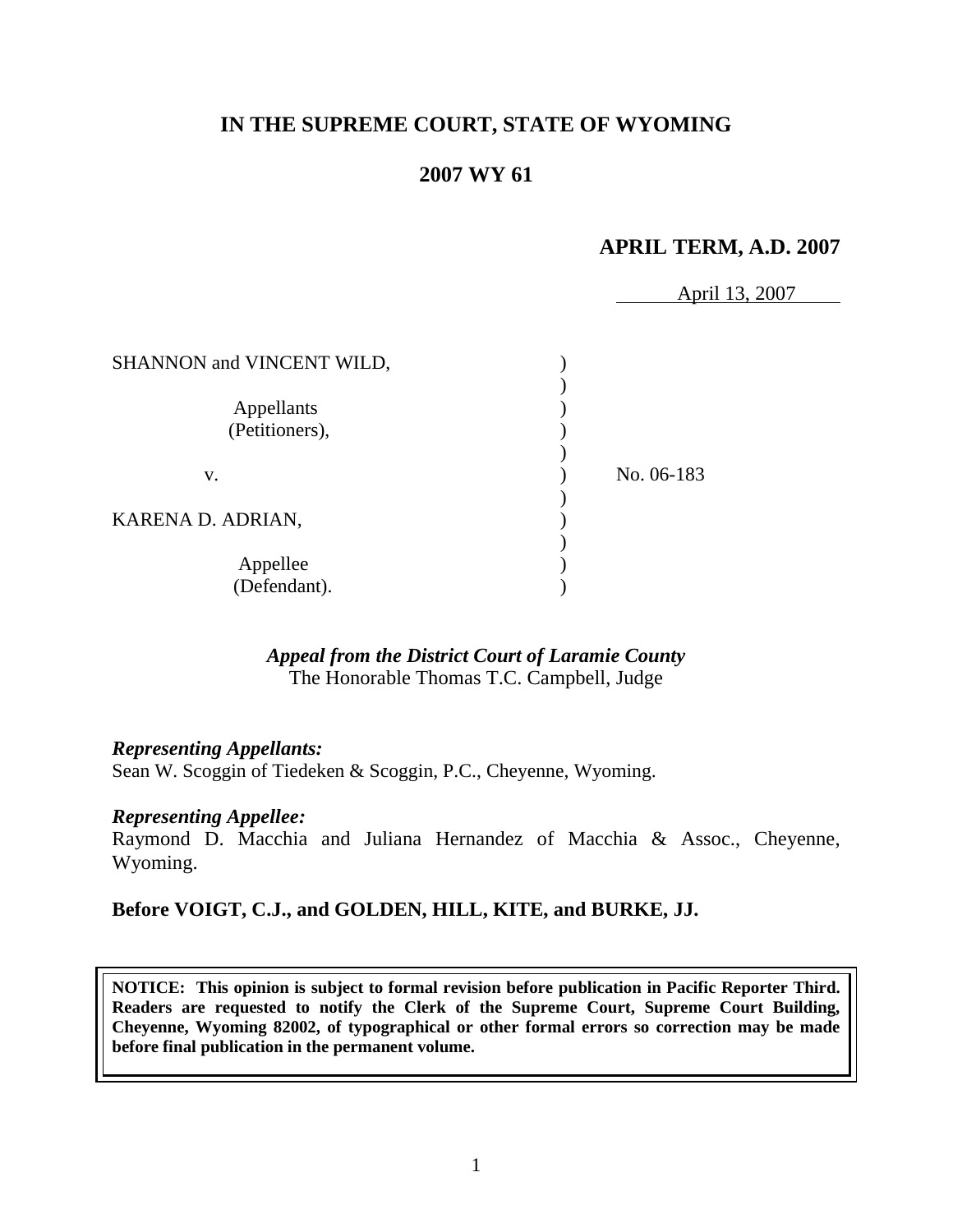### **KITE, Justice.**

[¶1] Bryan and Karena Adrian were divorced in 2002. The district court awarded the parties joint legal custody and Mr. Adrian primary physical custody of their two children. The children lived with their father until 2005 when, due to his military service assignment, he placed them in the custody of Shannon and Vincent Wild. After Mr. Adrian died in 2006, the Wilds sought to intervene in the divorce proceeding to have the custody order modified to award them custody of the children. Alternatively, they sought appointment as guardians of the children. They appeal from the district court's denial of their petition. We affirm.

#### **ISSUE**

[¶2] The following issue is determinative of this appeal: Whether the district court properly denied the Wilds' petition to intervene in the divorce proceeding.

## **FACTS**

[¶3] After the Adrians' divorce in 2002, Mr. Adrian and the children lived in Colorado. At that time, he was a pilot with the Wyoming Air National Guard. In 2005, he was transferred to the Alaska Air National Guard. On August 23, 2005, prior to the date of his actual transfer, Mr. Adrian executed a document entitled "Durable Special Power of Attorney" in which he appointed the Wilds as his "Attorneys-in-Fact" and the "Guardians/Loco Parentis" of his children. After Mr. Adrian executed the document, the children lived with the Wilds in Colorado. Mr. Adrian died suddenly on February 15, 2006, while stationed in Texas. The Adrians' settlement agreement, which the district court approved and incorporated into the divorce decree, provided that in the event of either parent's death, custody of the children would vest automatically in the surviving parent. Thus, pursuant to the decree, custody of the children automatically vested in Mrs. Adrian upon Mr. Adrian's death.

[¶4] Immediately following Mr. Adrian's death, the Wilds sought and obtained an emergency order in Colorado district court granting them temporary custody of the children. However, the Colorado court concluded the Wilds' claims properly belonged in Wyoming where the divorce decree and the original custody determination were issued. Therefore, the Colorado court's temporary custody order was limited to twenty days, enough time to allow the Wilds to apply for relief in Wyoming.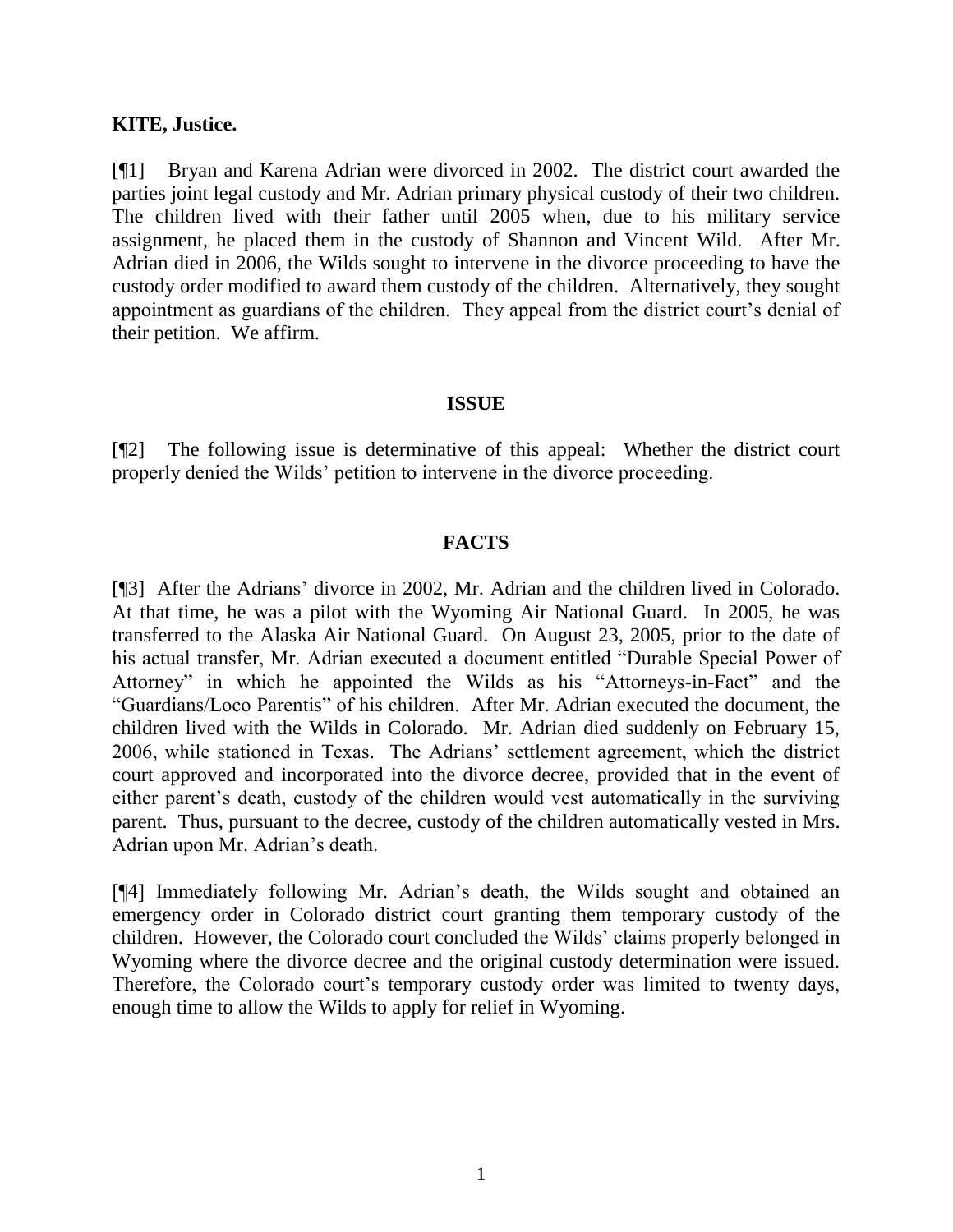[¶5] The Wilds filed a petition in the Laramie County district court for an order allowing them to intervene in the Adrian divorce action. They alleged the facts of the divorce, $<sup>1</sup>$ </sup> Mr. Adrian's act of placing the children in their physical custody, his subsequent death and the temporary custody order issued in Colorado. The Wilds also filed a petition for an order modifying the custody order and granting them temporary custody of the Adrian children. Alternatively, the Wilds sought in their petition to be appointed guardians of the children. The district court granted the motion for temporary custody, finding that it was in the best interest of the children to remain in Colorado with the Wilds to finish the school year. The district court indicated it would convene a hearing for consideration of whether custody in the Wilds should continue beyond the end of the school year and the other issues asserted in the petition.

[¶6] Several weeks later, the Wilds filed a petition for an emergency order in which they alleged that Mrs. Adrian had come to Colorado and taken the children from them in violation of the temporary custody order. They sought an order requiring Mrs. Adrian to return physical custody of the children to them, to restrict her contact with the children and to hold her in contempt for violating a court order. No order on the petition appears in the record filed with this Court; however, the parties agree and a later order suggests that the district court ordered Mrs. Adrian to return the children to the Wilds and she complied.

[¶7] On May 17, 2006, without having convened a hearing, the district court entered an order denying the Wilds' petitions to intervene, to modify custody and to hold Mrs. Adrian in contempt. The district court found in pertinent part that the Wilds did not have standing to intervene in the Adrian divorce proceeding; Mrs. Adrian was the sole legal custodian of the children by operation of law and the divorce decree; and denial of the request to hold Mrs. Adrian in contempt was in the interest of justice. The Wilds appealed from the district court order.

## **STANDARD OF REVIEW**

[¶8] The decision whether to grant or deny a motion to intervene as of right involves mixed questions of law and fact. *Platte County School Dist. No. 1 v. Basin Electric Power Coop*., 638 P.2d 1276, 1279 (Wyo. 1982). We review decisions involving questions of law *de novo*. *Seherr-Thoss v. Seherr-Thoss*, 2006 WY 111, ¶ 11, 141 P.3d 705, 712 (Wyo. 2006). We defer to the district court's factual findings unless they are clearly erroneous. *Maycock v. Maycock*, 2001 WY 103, ¶ 11, 33 P.3d 1114, 1117 (Wyo. 2001). A finding is clearly erroneous when, although there is evidence to support it, the

 $1$  The Wilds incorrectly alleged the divorce decree gave Mr. Adrian "sole legal custody" of the children. In fact, the decree awarded the parties joint legal custody and Mr. Adrian primary residential and physical custody.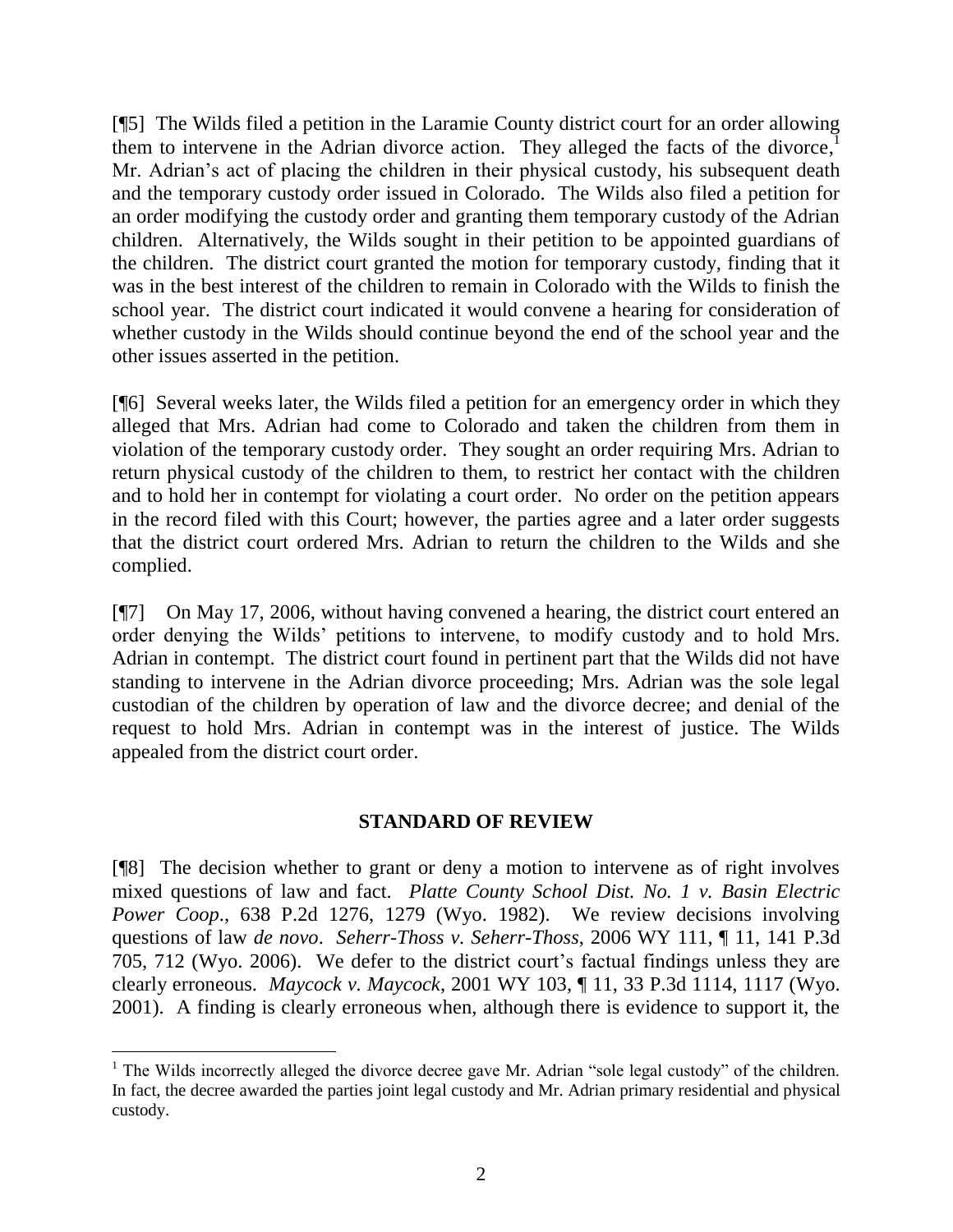reviewing court on the entire evidence is left with the definite and firm conviction that a mistake has been committed. *Id*.

#### **DISCUSSION**

#### *The Right to Intervene*

[¶9] In their petition to intervene in the Adrian divorce action, the Wilds alleged that they had standing to request modification of the custody order pursuant to Wyo. Stat. Ann. § 20-2-203(a) (LexisNexis 2005)<sup>2</sup> because at the time they filed their petition they had acted as parents for the children and the children had been in their physical custody for at least the last six months. On appeal, they claim they were entitled to intervene pursuant to W.R.C.P. 24, which provides as follows:

> (a) *Intervention of right. --* Upon timely application anyone shall be permitted to intervene in an action:

(1) When a statute confers an unconditional right to intervene; or

(2) When the applicant claims an interest relating to the property or transaction which is the subject of the action and the applicant is so situated that the disposition of the action may as a practical matter impair or impede the applicant's ability to protect that interest, unless the applicant's interest is adequately represented by existing parties.

(b) *Permissive intervention*. – Upon timely application anyone may be permitted to intervene in an action:

(1) When a statute confers a conditional right to intervene; or

(2) When an applicant's claim or defense and the main action have a question of law or fact in common. \* \* \* In exercising its discretion the court

l

 $2$  Section 20-2-203(a) provides in relevant part:

 <sup>(</sup>a) A court in this state which enters a custody order under W.S. 20-2-201 has continuing subject matter jurisdiction to enforce or modify the decree concerning the care, custody and visitation of the children as the circumstances of the parents and needs of the child require, subject to the provisions of the Uniform Child Custody Jurisdiction and Enforcement Act. \* \* \* \*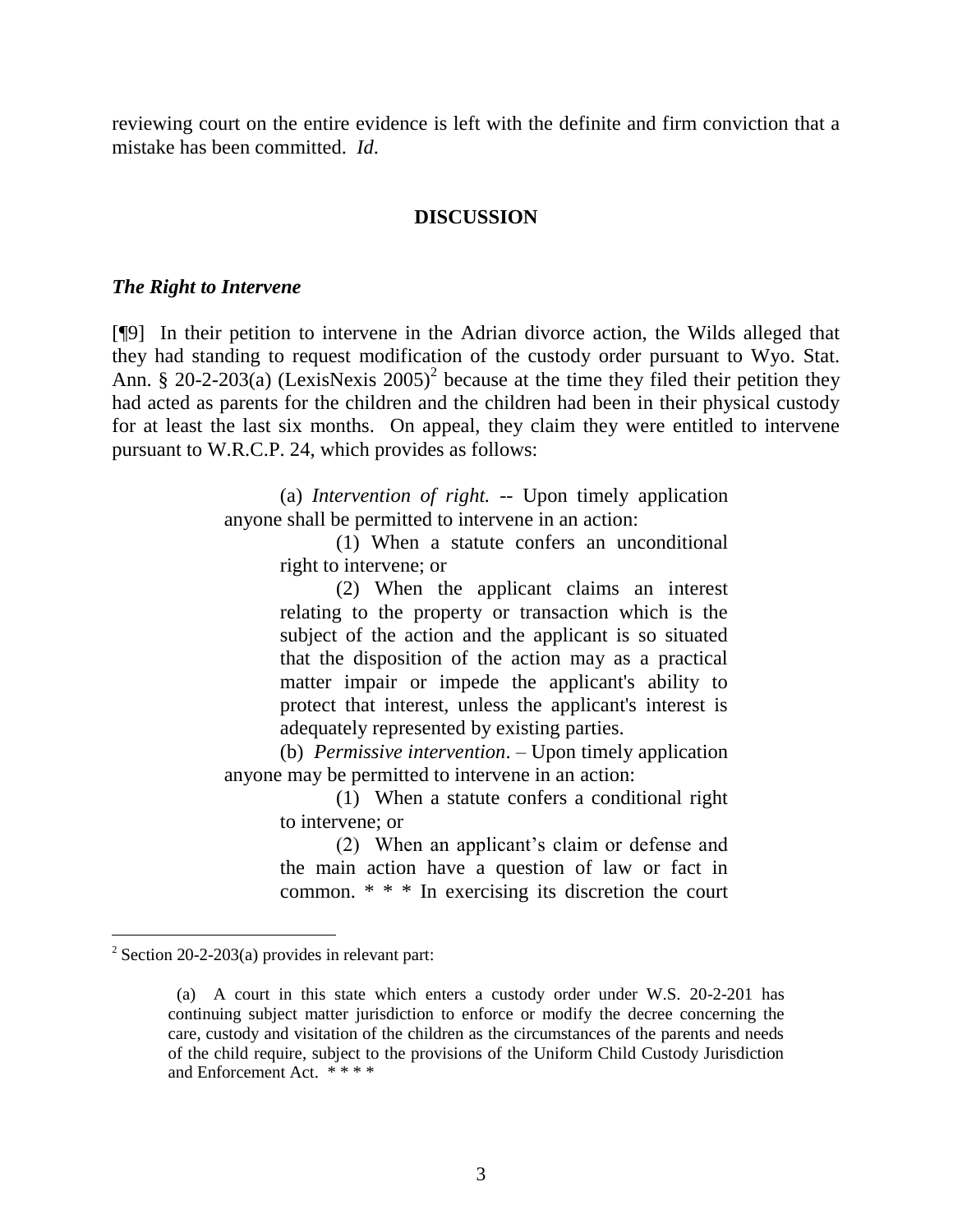shall consider whether the intervention will unduly delay or prejudice the adjudication of the rights of the original parties.

[¶10] Perhaps recognizing that no Wyoming statute allowed them to intervene either  $\alpha$  conditionally or unconditionally in the Adrian divorce proceeding,<sup>3</sup> the Wilds do not contend they were entitled to intervene pursuant to Rule  $24(a)(1)$  or (b)(1). Rather, they claim they should have been allowed to intervene under Rule  $24(a)(2)$  or (b)(2). For intervention as of right under subsection  $(a)(2)$ , four conditions must be satisfied:

> First, the applicant must claim an interest related to the property or transaction which is the subject of the action. Second, the applicant must be so situated that the disposition of the action may, as a practical matter, impair or impede the applicant's ability to protect that interest. Third, there must be a showing that the applicant's interest will not be adequately represented by the existing parties. Fourth, the application for intervention must be timely. An applicant who fails to meet any one of these conditions is not permitted to intervene as of right under W.R.C.P. 24(a)(2).

*Masinter v. Markstein*, 2002 WY 64, ¶ 7, 45 P.3d 237, 240 (Wyo. 2002).

[¶11] The interest claimed by an applicant seeking to intervene as of right must be a significant protectable interest. *Platte County School Dist*., 638 P.2d at 1279. A contingent interest will not suffice. The question, therefore, is whether the Wilds had a significant protectable interest in custody of the Adrian children to allow them to intervene as of right. We conclude they did not and the district court properly denied their motion to intervene.

[¶12] In *MBB v. ERW*, 2004 WY 134, ¶ 12, 100 P.3d 415, 419 (Wyo. 2004), we held that only those persons specifically granted standing by statute could petition the court to modify a child custody order. In that case, an unmarried mother gave birth to a son, J.S. From the time J.S. was seven months old until he was six years old, mother and J.S. lived with Michael Bisiar. Another child, J.B., was born during this time. Genetic testing established father's paternity with respect to J.S. Mother and father stipulated that father would have primary custody of J.S. and the district court entered an order reflecting the

 $\overline{a}$ 

 $3$  Wyo. Stat. Ann. § 20-2-204(a) (LexisNexis 2005) provides:

Either *parent* may petition to enforce or modify any court order regarding custody and visitation.

<sup>[</sup>Emphasis added]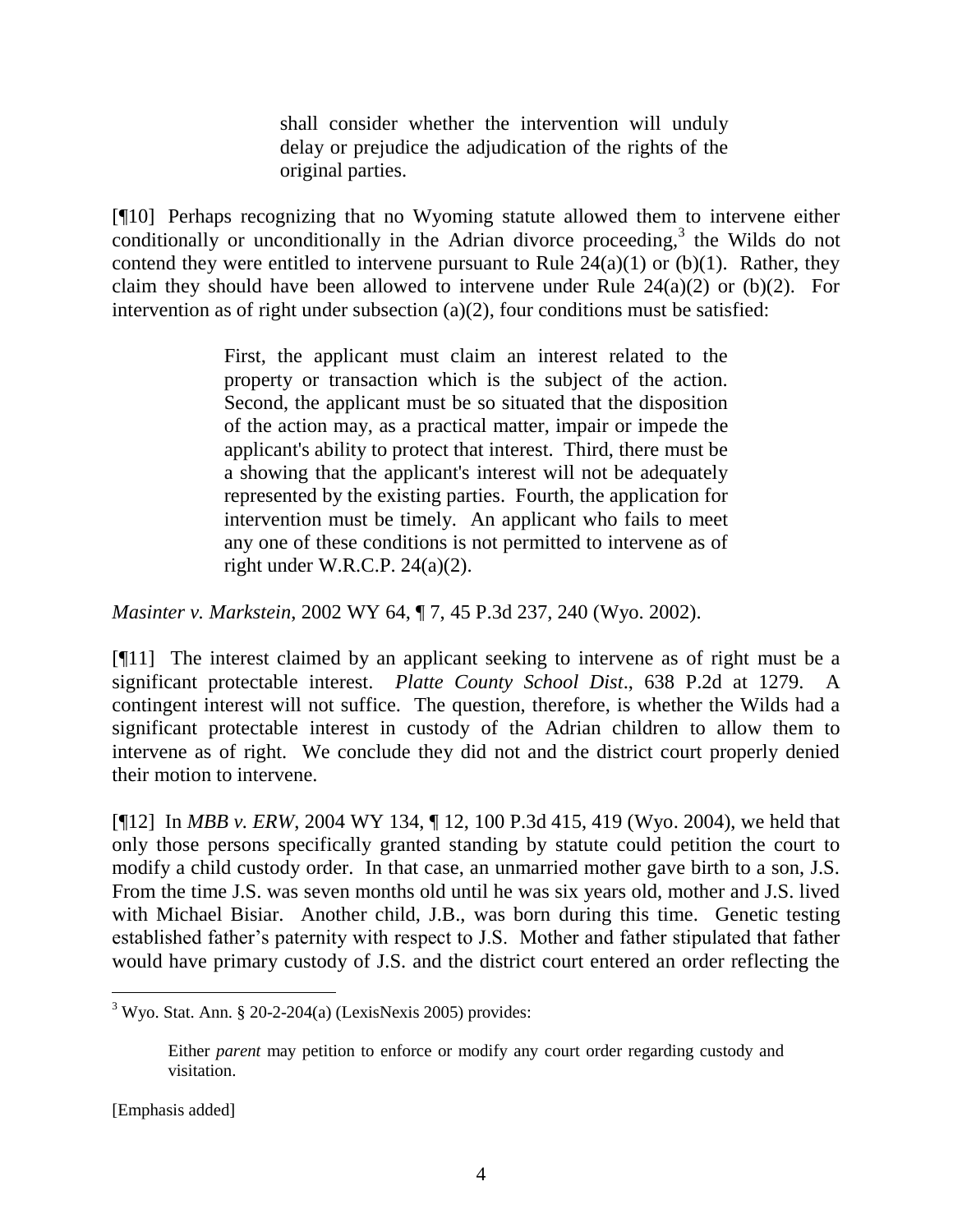parties' agreement. Mr. Bisiar filed a petition for modification of the order seeking an order allowing him and J.B. visitation with J.S. We said:

> A parent's right to associate with and make decisions concerning the care, custody and control of his or her children is a fundamental right protected by the Wyoming and United States Constitutions. The Wyoming legislature has created only two exceptions, other than in juvenile court matters, where non-parents may be granted visitation with children. Those exceptions are for grandparents and primary caregivers. Because Bisiar and J.B. fall into neither of these categories, they did not have standing to bring an action to set aside the district court's custody order or to request that they be awarded visitation.

## *Id.*, **[14, 100 P.3d at 419.**

[¶13] As indicated, *MBB* involved a non-parent's attempt to obtain *visitation* with, not custody of, a child. Despite this difference, our holding in *MBB* applies equally where a non-parent seeks to obtain custody of a child. The Wyoming legislature has created no exception, other than a juvenile proceeding brought by the state, where non-parents may petition for custody of a child. Because § 20-2-204(a) allows only *parents* to petition to modify a court order regarding custody, the Wilds did not have standing to intervene as of right in the divorce proceeding to modify the original custody determination.

[¶14] Alternatively, the Wilds claim they were entitled to permissively intervene in the Wyoming divorce proceeding pursuant to Rule 24(b)(2), which required that their claim have a question of law or fact in common with the Adrians' custody determination. Clearly, the Wilds' claim and the original custody proceeding concerned a common question, i.e. custody of the Adrian children. However, the Wilds' permissive intervention claim faced the same difficulties as their claim for intervention as of right under Wyoming law—a non-parent does not have standing to request modification of a custody order. We conclude the district court did not err in denying intervention under Rule 24(b)(2).

[¶15] In their petition to intervene, the Wilds alternatively sought to be appointed as guardians of the Adrian children pursuant to Wyo. Stat. Ann. § 3-2-101, et seq. (LexisNexis 2005). We find no statutory or judicial authority in Wyoming allowing a non-parent to intervene in a divorce proceeding for the purpose of being appointed as guardian for the children from the marriage. We are not inclined to create such a right under these circumstances, where the petition to intervene sought to deprive Mrs. Adrian of her fundamental right to make decisions concerning the care, custody and control of her children. "It is cardinal with us that the custody, care and nurture of the child reside